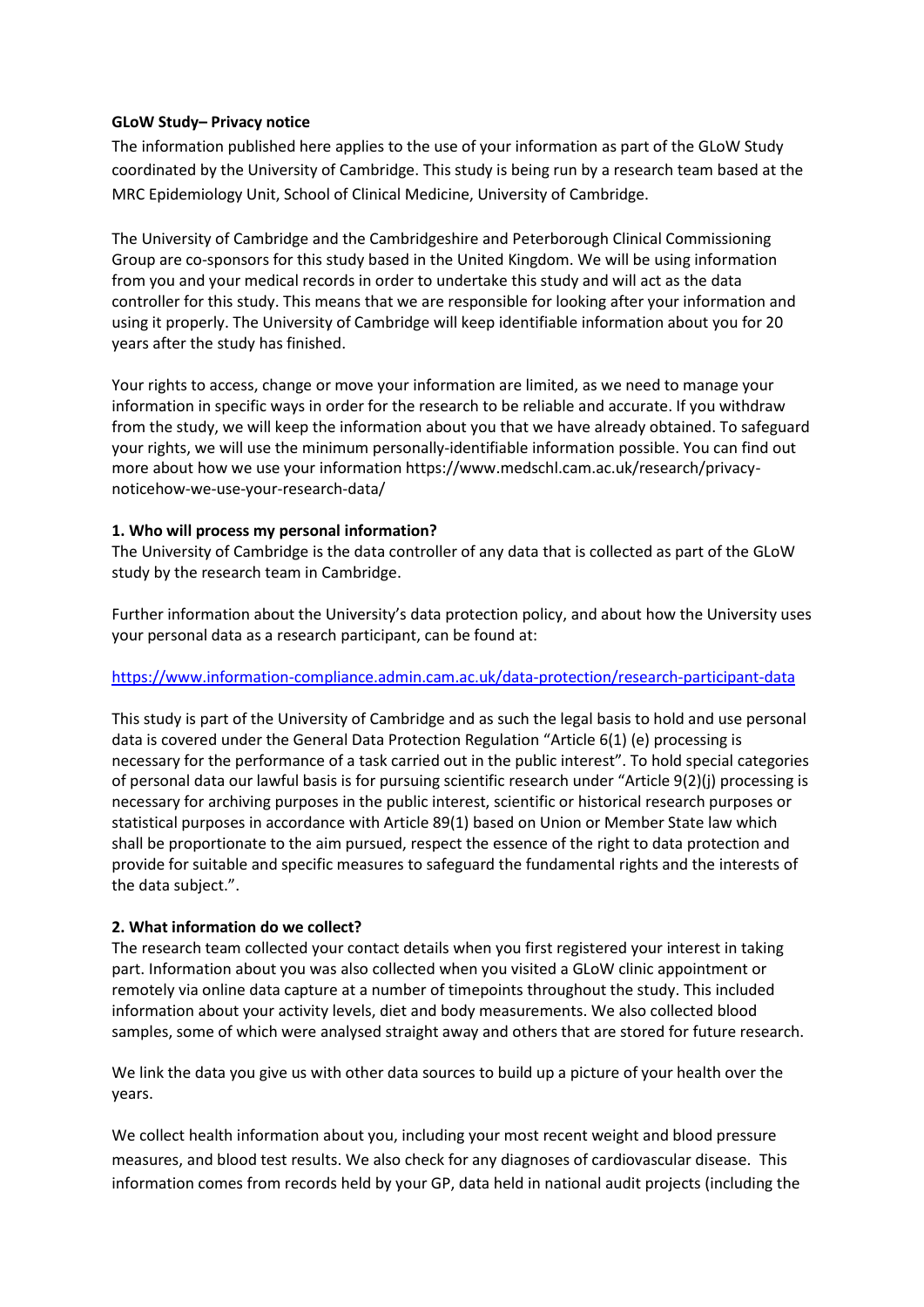Sentinal Stroke National Audit Programme (SSNAP), the Myocardial Ischaemia National Audit Project (MINAP) and data provided by NHS Digital which includes hospital admissions and causes of death.

We may also request and receive recent address and GP information from NHS Digital to enable us to keep in touch as people move over the years by sharing identifiable information as outlined below.

#### **3. How we use the information we collect**

We collect personal (identifiable) information about you so we can arrange study visits, let you know what the next steps are in the GLoW study, inform you of any results and offer you the chance to either stop taking part or carry on helping us with our research.

The health data we collect from your medical records and the national audits as described above, is pseudonymised (in other words de-personalised, i.e. coded with a unique ID number, with the key to those ID numbers stored separately and securely) and linked with other data that you have provided in order to help us assess the long term effects on risk of cardiovascular diseases (CVD), such as heart attacks and strokes, of screening for diabetes and providing early treatment. In turn, this will help us understand how best to support people who are newly diagnosed in the future and their health practitioners.

Collecting this data is necessary for the research we carry out in the public interest. We do not perform automated decision-making, including profiling.

#### **4. Sharing your information**

We always aim to limit the amount of information provided outside of the research team to the minimum needed to confirm we've got the right record for you. This includes your name, date of birth, address, NHS number and GP details.

As part of this study, you will be randomised to one of two programmes. One is a diabetes education programme called DESMOND and the other is a diabetes and weight management programme called "Live Well With Diabetes". So that both of the programmes can provide you with the study intervention, we will need to share some of your information with each provider.

With your permission, we will share your clinically relevant results (which can include blood results and other measurements taken at clinic appointments) with your GP. This will also contain personal information as described above so it can be matched to your medical records.

To be able to collect your latest health data, we will share your information with NHS Digital, your GP, hospital medical record departments, Sentinal Stroke National Audit Programme (SSNAP), and the Myocardial Ischaemia National Audit Project (MINAP). Sections of your medical notes may be looked at by members of the study team, regulatory authorities or by the NHS Trust where it is relevant to you taking part in the study.

We are committed to making our pseudonymised data as widely available as possible whilst safeguarding the privacy of our volunteers. Your pseudonymised information and samples will be available only to bona fide researchers who have relevant scientific and ethics approvals for their planned research. This could include researchers who are working in other countries and in commercial companies who are looking for new treatments or laboratory tests. Our Data Access and Sharing Policy defines the principles and processes for accessing and sharing our data.